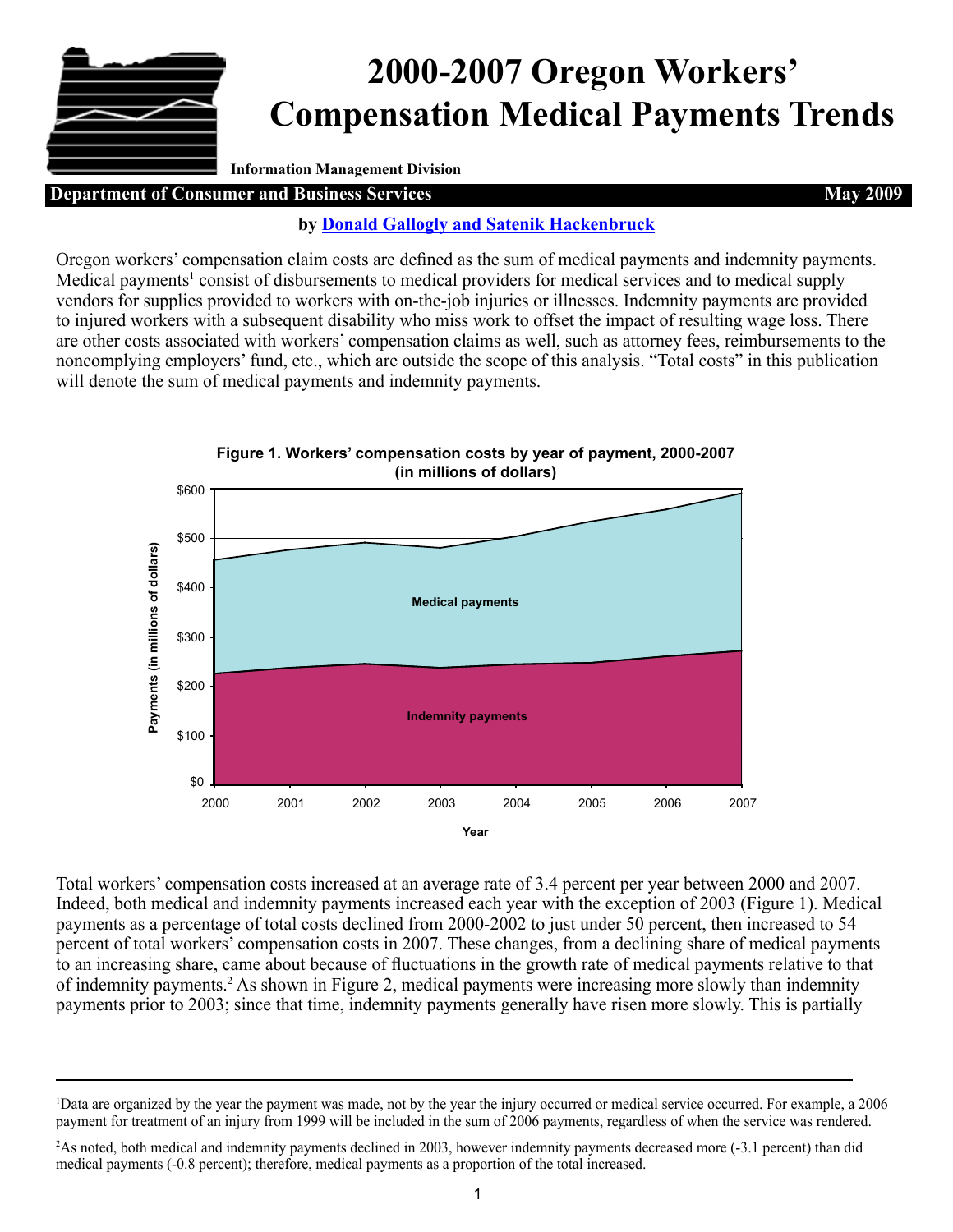explained by relatively higher increases in the medical Consumer Price Index (CPI), which drives medical payments, compared to increases in average weekly wages, which drive indemnity payments. Recent research from the National Council on Compensation Insurance using data from multiple states found that "slightly more than half of increased medical share was due to differences in medical and wage inflation rates."<sup>3</sup>

This publication examines the trends in medical payments from 2000-2007 and their distribution by insurer category, provider type, service category, and claim type.





Note: Numbers between data points represent percent change from year to year.

Workers' compensation medical payments in Oregon have increased at an annual rate of 4.7 percent over the period 2000-2007, in spite of the slight decrease in medical payments in 2003. The increasing cost of medical care nationwide as reflected by the medical CPI has been relatively constant over this period at about 4 percent per year. Despite annual fluctuations, the cost of medical care in the workers' compensation system in Oregon has kept pace with the CPI (Figure 3).





<sup>&</sup>lt;sup>3</sup>Shuford, H., and Restrepo, T. (2008). Analyzing the shift in the medical share of total benefits. NCCI Research Brief, Winter 2008, NCCI Holdings, Inc.

<sup>4</sup> U.S. Bureau of Labor Statistics Medical Care CPI-U, U.S. city average, not seasonally adjusted.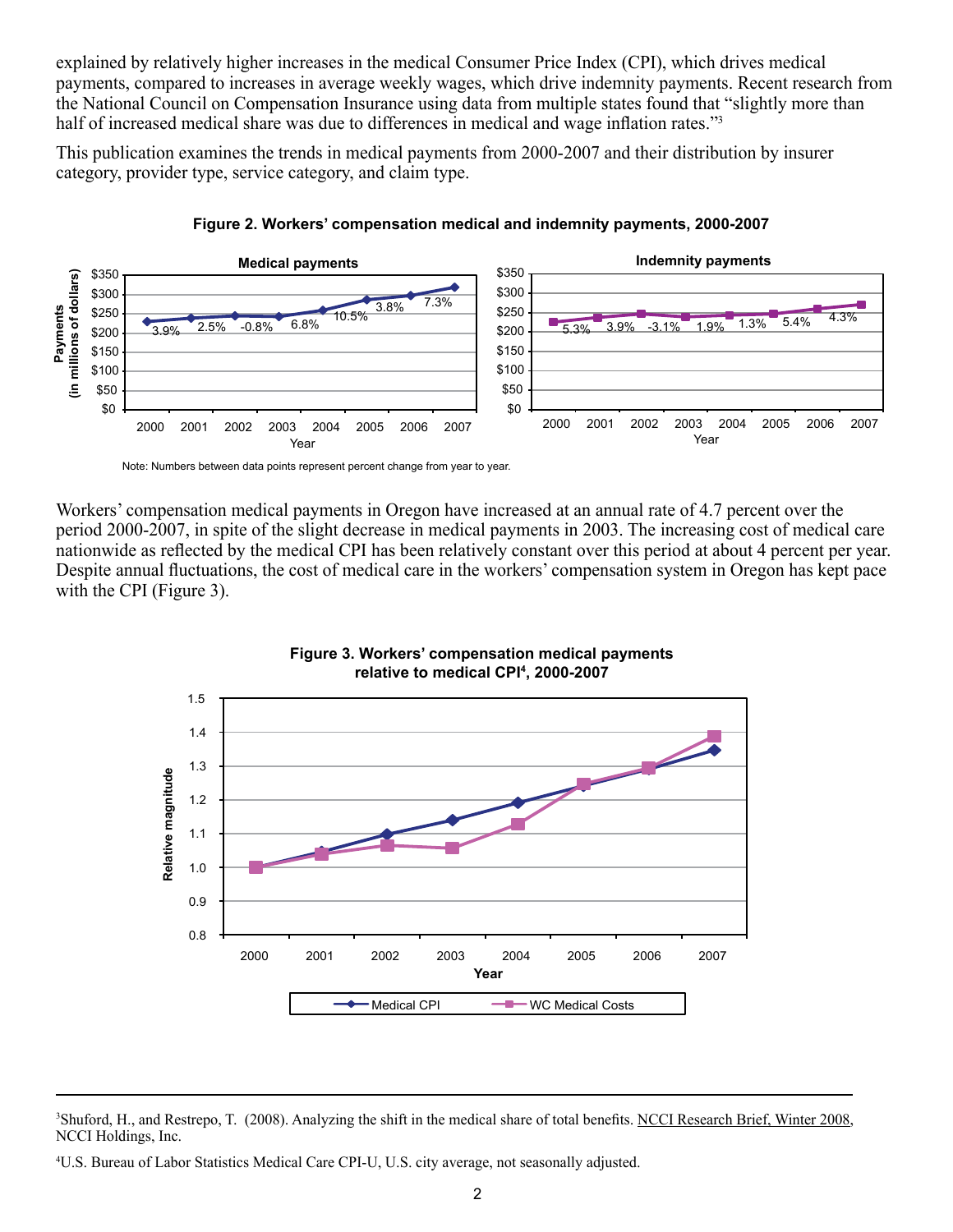## **Insurer category**

Workers' compensation medical expenses in Oregon are covered by entities in one of the following insurer categories: the state accident insurance fund (SAIF), private insurance companies, self-insured employers, or the noncomplying employer program.<sup>5</sup> Shares of medical payments by self-insured employers and the noncomplying employer program remained relatively stable over the 2000-2007 period, about 13 percent and 0.5 percent, respectively (Figure 4). However, the volume of payments made by SAIF and private insurers has varied. From 2000-2005, the share of SAIF payments increased while the share of private insurer payments decreased. Beginning in 2003, the share of medical payments made by SAIF exceeded that of private insurers. In the past two years, the gap between SAIF and private insurers has narrowed.





## **Provider type**

Insurers and self-insured employers make medical payments to a variety of different types of providers. Medical payment data reported to the Department of Consumer and Business Services (DCBS) are categorized into 19 provider types. Provider-type categories with the highest total payments from 2000-2007 are medical doctors, hospital outpatient providers, and hospital inpatient providers (Table 1).

| <b>Provider type</b>         | 2000 | 2001 | 2002 | 2003 | 2004 | 2005 | 2006 | 2007 |
|------------------------------|------|------|------|------|------|------|------|------|
| Medical doctor               | 73   | 76   | 76   | 76   | 80   | 87   | 90   | 92   |
| Hospital outpatient          | 54   | 58   | 59   | 53   | 58   | 66   | 69   | 72   |
| Hospital inpatient           | 24   | 23   | 25   | 24   | 29   | 34   | 33   | 37   |
| Physical therapist           | 17   | 18   | 18   | 18   | 19   | 22   | 24   | 25   |
| Pharmacy                     | 10   | 12   | 14   | 14   | 16   | 16   | 15   | 19   |
| Radiologist                  | 8    | 8    | 9    | 9    | 9    | 9    | 9    | 9    |
| Chiropractor                 | 6    | 6    | 6    | 6    | 6    | 6    |      |      |
| Remaining medical providers* | 38   | 38   | 40   | 43   | 43   | 48   | 51   | 58   |

**Table 1. Medical payments by provider type (in millions of dollars), 2000-2007**

\* Remaining providers include: acupuncturists, ambulatory surgical centers, dentists, home health care, laboratory, medical supplies, naturopaths, nurse practitioners, nursing home care, occupational therapists, optometrists, osteopaths, physician assistants, podiatrists, psychologists, other medical providers, and registered nurse practitioners.

<sup>5</sup> The noncomplying employer program, administered by DCBS, pays medical expenses for injured workers whose employers have not purchased workers' compensation coverage.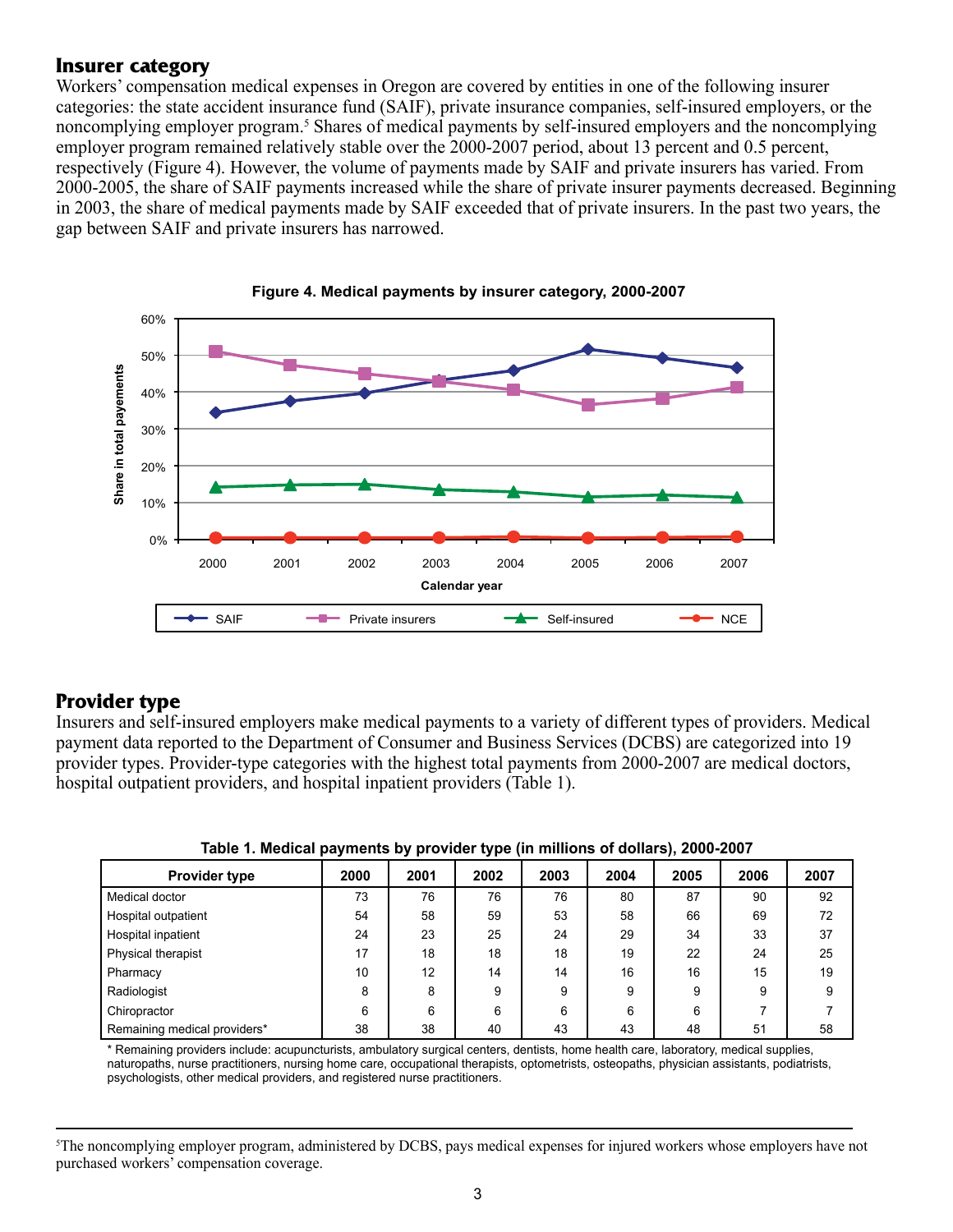

**Figure 5. Annual percent change in medical payments by provider type**

**Provider type** 

Payments for all categories except pharmacy and radiology increased at higher rates from 2004-2007 compared to 2000-2003 (Figure 5). Hospital inpatient payments increased at a rate of 0.7 percent per year between 2000-2003 and at a rate of 7 percent per year from 2004-2007. Total hospital outpatient payments show a somewhat similar trend, from a 0.5 percent annual decrease to a 6.9 percent annual increase in more recent years. Although smaller in absolute dollar terms, the chiropractor category changed from a decline of 3 percent annually to an increase of 7 percent.

# **Service category**

Medical payments can also be classified according to the type of service provided and method of regulation. For the purpose of this analysis, medical services were assigned to the following service categories:

- ► **Physician services** are paid according to the Resource-Based Relative Value System established by Medicare and conversion factors developed by DCBS.
- ► **Hospital services**<sup>6</sup> are reimbursed according to each hospital's cost-to-charge ratio, which is derived by DCBS, based in part on the hospital's financial standing and geographic location.
- ► **Pharmaceuticals** were paid at 88 percent of the average wholesale price (AWP) plus an \$8.70 dispensing fee during the years 2004-2007. Prior to that, they were paid at 95 percent of AWP and a \$6.70 dispensing fee.<sup>7</sup>
- ► **Durable medical equipment (DME)** is paid at 85 percent of the manufacturer's suggested retail price or at 140 percent of the actual cost, whichever is greater. Medical supplies are paid for as charged by the provider.
- ► **Other services** are those services that do not fit into any of the above mentioned service categories. They include certain medical procedures and payments classified with insurers' internal codes for which there is no recognized standard.

<sup>6</sup> This category includes all of the hospital inpatient services and the portion of hospital outpatient services that cannot be classified as a fee-schedule service.

<sup>7</sup> As of July 1, 2008, pharmaceuticals are paid at 83.5 percent of AWP plus a \$2.00 dispensing fee.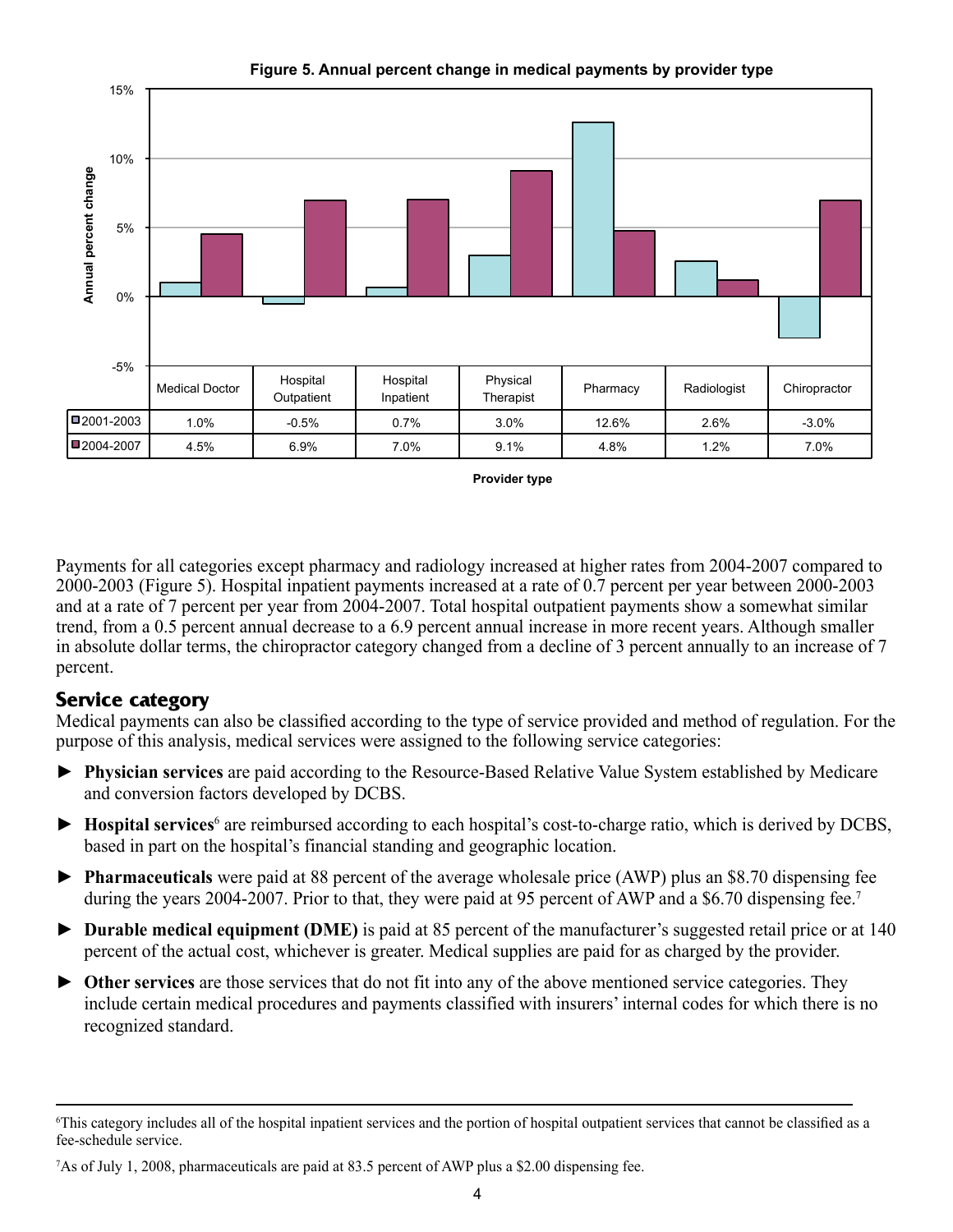In 2007, physician services represented 60.9 percent of total medical payments, 1.9 percent less than 2000. Hospital services accounted for 21.7 percent of total payments, 5.4 percent more than in 2000. Pharmaceuticals accounted for 6.4 percent of medical payments in 2007, 2.2 percentage points higher than in 2000. The share of DME and medical supplies' payments were 1.9 percent in 2007, 0.5 percent higher than in 2000. Other services accounted for 9.1 percent of total medical payments in 2007, 6.3 percent less than in 2000 (see Figure 6).



**Figure 6. Medical payments by service category, 2000 and 2007**

Growth rates for payments by service category show a trend similar to growth rates by provider type. All service categories except pharmaceuticals grew more quickly from 2004-2007 than in earlier years (Figure 7). Although the growth rate for pharmaceuticals is lower in the second half of the analysis period, it still shows the highest growth rate among the service categories over the eight-year period.<sup>8</sup>



**Figure 7. Annual percentage change in medical payments by service category**

#### **Service category**

<sup>8</sup> Payments under the Pharmaceuticals service category are not the same as payments to Pharmacies as a provider type in Table 1. Not all pharmaceuticals are dispensed by pharmacists nor are all services provided by pharmacists for dispensations of prescription drugs. For example, pharmaceuticals dispensed to hospital inpatients are classified under hospital services.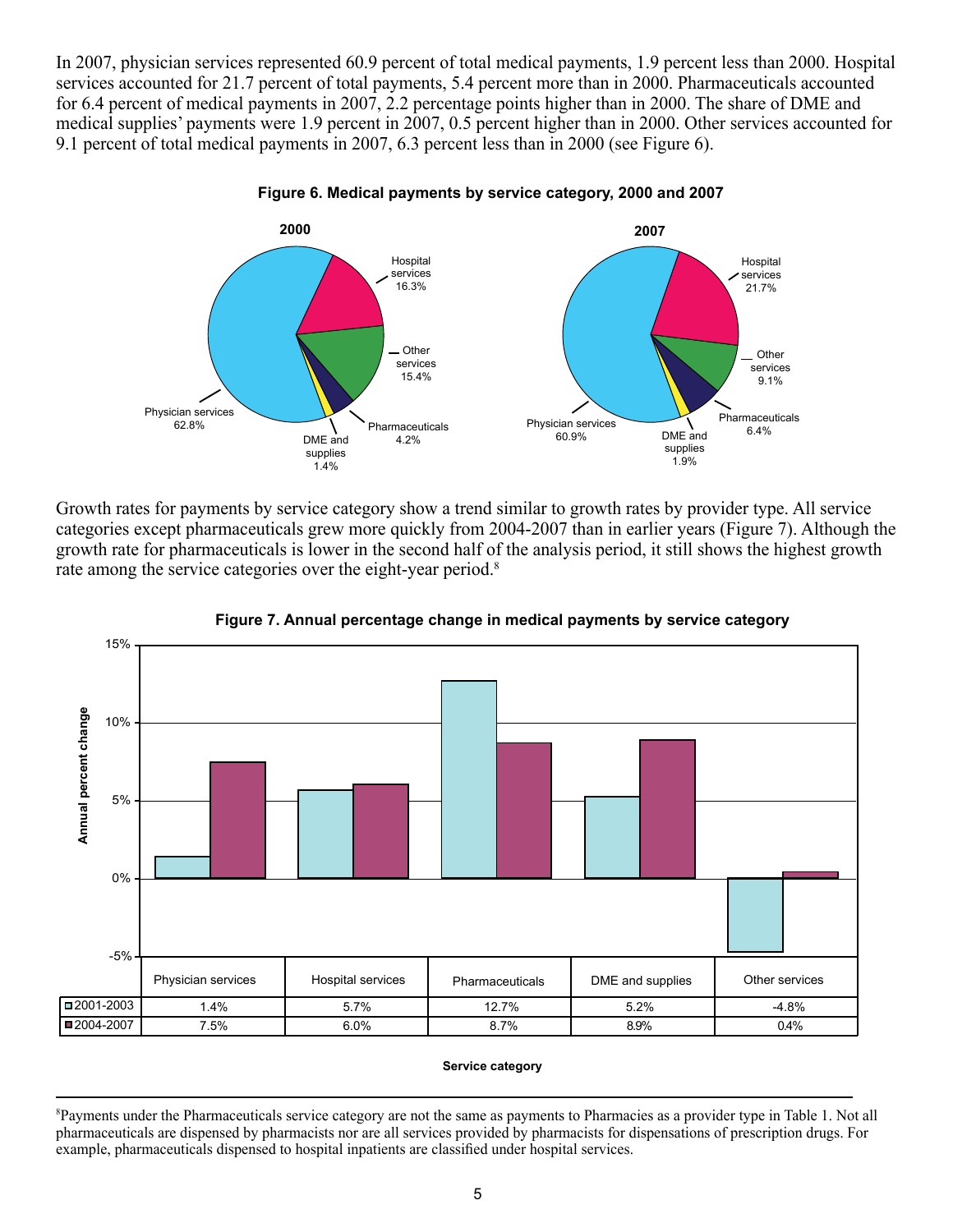Payments for other services have generally declined over the period for a total decrease of 17.7 percent over this eight-year time frame. This decrease was caused by a shift in insurer coding practices, not by a decrease in the cost of services. Over time, use of insurer-specific codes, classified as other services, has declined and been replaced by use of standardized codes that allow the services to be identified with a fee schedule. For procedures specifically excluded from the fee schedule, the other component of the other services category, the annual growth rate was 9.6 percent for 2000-2003 and 0.8 percent for 2004-2007.

# **Claim type**

Accepted claims in the workers' compensation system can be categorized according to the duration and severity of the disability suffered by the worker. A worker who is treated and returns to work before the end of the threeworking-day waiting period has a nondisabling claim. Payments on these claims are made for medical treatment only. A worker who requires time off work to recuperate beyond the three-working-day waiting period and receives indemnity benefits has a disabling claim.

Disabling claims are further classified as temporary or permanent in duration and as total or partial in extent. The combination of these classes creates four categories of claims: permanent total disability (PTD), permanent partial disability (PPD), temporary total disability (TTD), and temporary partial disability (TPD).

For the purposes of this analysis, on-the-job fatalities are classified with PTD claims, although the distribution of payments between claims of this type can be quite different. Temporary disability claims are also classified together whether total or partial. Finally, claims that cannot be otherwise classified because decisions are pending or because they ended in a settlement or agreement between the worker and insurer are classified as "unknown."

Figure 8 shows the proportion of medical payments and proportion of claims by claim type for the years 2000-2007.



### **Figure 8. Medical payments and frequency of claims by claim type, 2000-2007**

For both medical payments and frequency, the proportions show little change over the period. The size of the "unknown" category is greater in more recent years because relatively fewer new claims have been resolved. In each year approximately 60 percent of claims receive medical payments, but no indemnity payments. These nondisabling, or medical-only, claims account for 20 percent of all medical payments. In contrast, PPD claims comprise less than 17 percent of claims but 40 percent to 45 percent of payments over this period. The relatively larger amount of medical payments for PPD claims may be due to the longer duration and more intensive medical treatment for these injuries.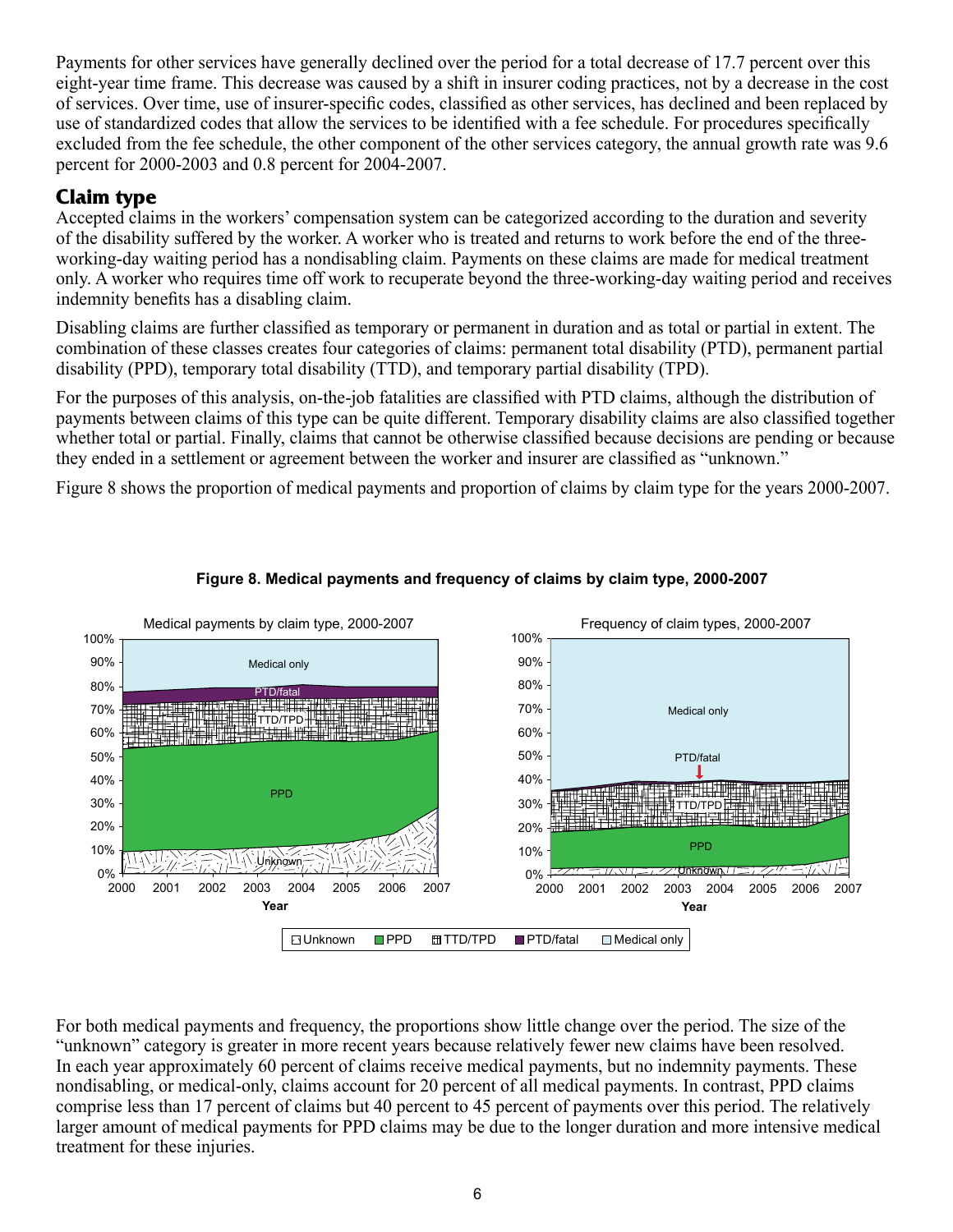Figure 9 shows average medical payments per claim for the period 2000-2007. Average yearly medical costs for PTD and fatality claims are 2.5 to 5 times the average costs of PPD claims. Average yearly costs for PPD claims are higher than those for TTD/TPD claims by a similar factor, and TTD/TPD claims are 2.5 to 3 times higher than medical-only claims.





# **Conclusions**

Workers' compensation medical payments in Oregon have increased at an annual rate of 4.7 percent over the period 2000-2007.

SAIF's share of the medical payments has generally increased over the period, whereas that of private insurers has generally decreased. Payments made by self-insured employers and the NCE fund have remained relatively unchanged.

Annual percent change in payments to medical doctors, hospital inpatient and hospital outpatient services, physical therapists, and chiropractors increased substantially in the period 2004-2007. Annual percent change in payments to pharmacies continued to increase over the period, but not as rapidly as during 2000-2003.

Similarly, among the various service categories, more rapid increases are apparent in recent years for physician services, hospital services, durable medical equipment and supplies, and other services, but not for pharmaceuticals.

## **Data sources and methodology**

This report was produced primarily from workers' compensation insurer medical payment data reported to the department under Bulletin 220. To better represent total workers' compensation medical payments, insurer-reported medical payments are adjusted to account for the following two factors:

- ► *Unreported pharmacy payments.* Reimbursements to workers who paid cash for covered prescriptions often go unreported under Bulletin 220. To make up for this underreporting, DCBS annually surveys SAIF and several other large insurers from the private and self-insured categories for their total workers' compensation pharmacy payments, including reimbursements for cash payments. The results of the survey are used to estimate unreported pharmacy payments, which are then added to the total reported Bulletin 220 medical payments.
- ► *Nonreporting insurer payments.* Only insurers who experience 100 or more accepted disabling claims in a calendar year are required to report to WCD under the terms of Bulletin 220. DCBS estimates additional medical payments using historical data and data from other sources. These data are used to inflate Bulletin 220 medical payments as well.

Claims data come from the Oregon Department of Consumer and Business Services' Claims Data System, which is populated from various sources as prescribed under several divisions of Oregon Administrative Rules Chapter 436.